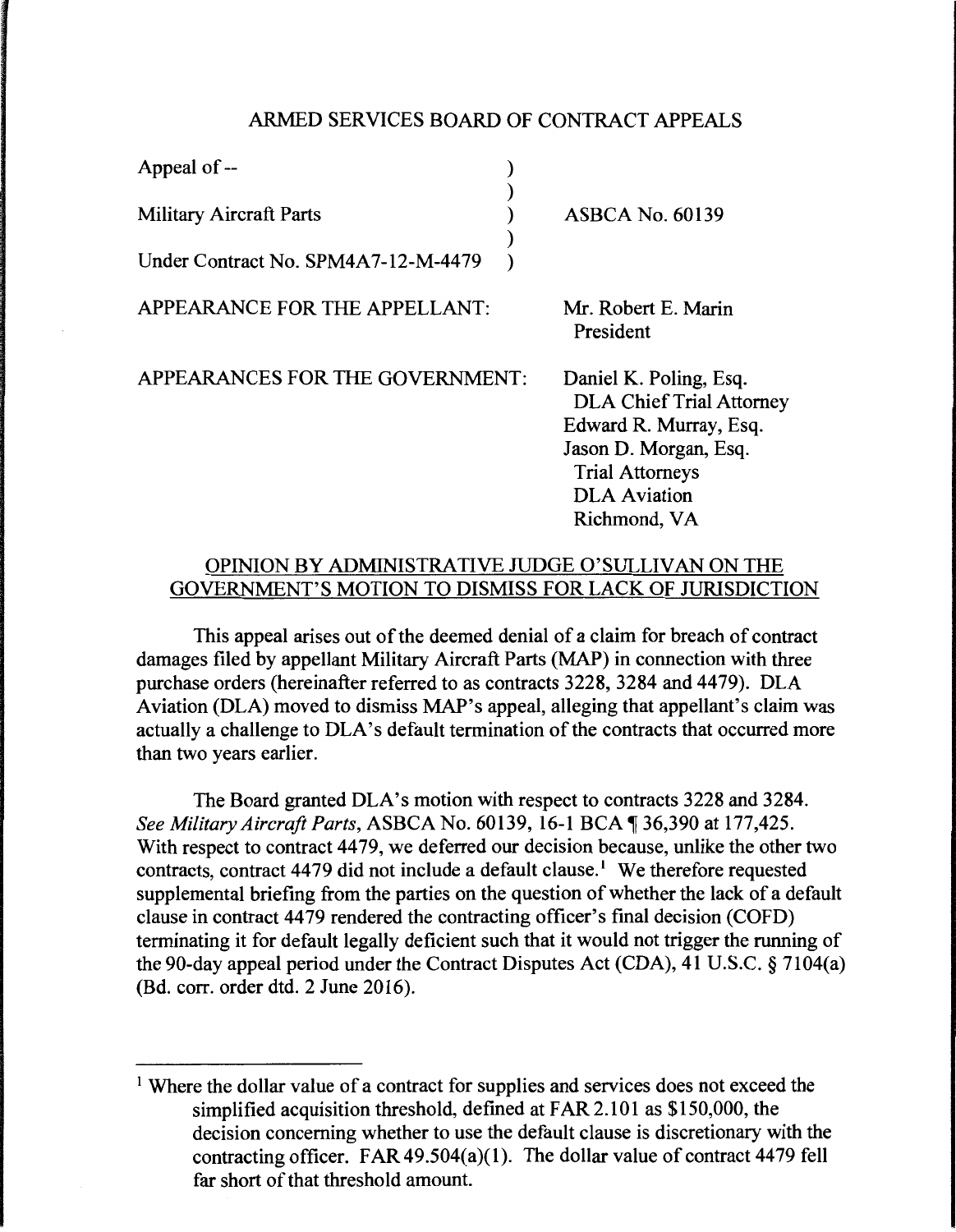The parties have filed supplemental briefs as requested by the Board. Familiarity with our prior decision on contracts 3228 and 3284 is presumed.

## STATEMENT OF FACTS FOR PURPOSES OF THE MOTION

On 15 February 2012, DLA awarded MAP contract 4479 for aircraft structural parts similar to those ordered under contracts 3228 and 3284, for a total price of \$16,225 (gov't mot., ex. I at 1). The relevant facts with respect to contract 4479 are otherwise substantially the same as those discussed with respect to contracts 3228 and 3284 in our prior decision with one critical distinction. Contracts 3228 and 3284 incorporated by reference the default clause found at FAR 52.249-8. *See Military Aircraft Parts, 16-1 BCA* 136,390 at 177,421. In contrast, contract 4479 did not  $(gov't supp, br., ex. 3).$ 

Despite that omission, the 1 April 2013 COFD relating to contract 4479 advised MAP that the contract was being terminated for default (gov't supp. br., ex. 4). Although the COFD did not specifically reference the default clause (id.), the unilateral contract modification dated 2 April 2013 effecting the termination did, reading as follows:

> YOU ARE HEREBY ADVISED THAT THE CONTRACTING OFFICER, IN THE EXERCISE OF HIS INDEPENDENT JUDGMENT, ASSERTS THAT YOU ARE IN DEFAULT FOR FAILING TO PROVIDE A FIRST ARTICLE SAMPLE THAT MEETS CONTRACT REQUIREMENTS, BY NOT MAKING DELIVERY UNDER THE CONTRACT, THAT NO EXCUSABLE CAUSE FOR DELAY HAS BEEN ALLEGED, AND THAT THE CONTRACT IS TERMINATED FOR DEFAULT EFFECTIVE 1 APR 2013, PURSUANT TO FEDERAL ACQUISITION CLAUSE 52.249-8, ENTITLED 'DEFAULT', WHICH IS A PART OF THE CONTRACT BY REFERENCE.

*(Id.,* ex. 5 at 2) MAP did not challenge DLA's default termination of any of the three contracts, including contract 4479, within the 90-day appeal period set forth in the CDA, 41 U.S.C. § 7104(a) (gov't supp. br. at 3).

By letter dated 27 April 2015, MAP submitted to the contracting officer a claim for breach of contract damages arising out of all three contracts, including contract 4479 (compl., ex. C). The contracting officer responded by email dated 22 May 2015 informing MAP that the three contracts had been terminated for default and that DLA considered the matter closed (comp!., ex. D). MAP filed its notice of appeal from the deemed denial of its claim by letter dated 25 August 2015. DLA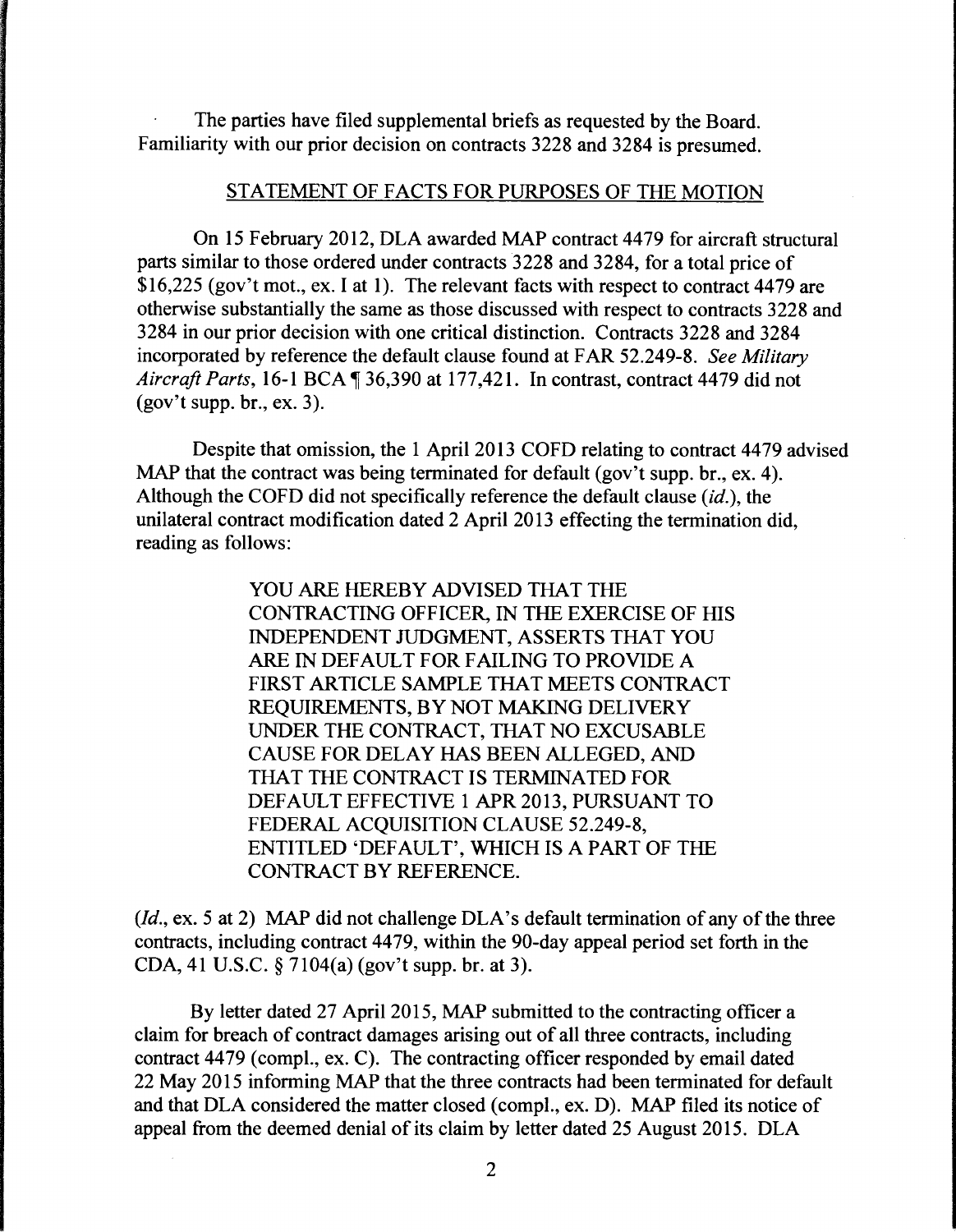moved to dismiss for lack of jurisdiction on 28 August 2015, arguing that MAP's appeal was not timely because it had not been filed within 90 days of the contracting officer's default terminations two years earlier.

## DECISION

MAP bears the burden of proving the Board's subject matter jurisdiction by a preponderance of the evidence. *Reynolds* v. *Army* & *Air Force Exchange Service,*  846 F.2d 746, 748 (Fed. Cir. 1988). The Board's jurisdiction is circumscribed by the CDA, which requires a contractor to appeal a COFD within 90 days of receipt. *Military Aircraft Parts, 16-1 BCA*, 36,390 at 177,423 (citing 41 U.S.C. § 7104(a)). Unless a contractor appeals the COFD within that statutory time frame, it is final and conclusive and not subject to review. *Id.* (citing 41 U.S.C. § 7103(g)).

It is undisputed that MAP did not challenge the COFD terminating contract 4479 for default within the CDA's 90-day appeal period. Therefore, if MAP's 27 April 2015 claim relating to contract 44 79 is in reality a challenge to the propriety of the default termination, as we found it to be with respect to the default terminations of contracts 3228 and 3284, its appeal may be untimely.

We find that MAP's 27 April 2015 claim relating to contract 4479 equates to a challenge to the COFD terminating the contract for default. The claim is based on the facts, circumstances, and actions leading up to the default termination more than two years earlier and is inextricably bound up with the question of the default termination's propriety. Thus MAP's appeal arising out of this claim as it relates to contract 4479 is untimely, unless the COFD failed to trigger the running of the appeal period.

Although contract 4479 lacked a default clause, both parties' briefs on the government's original motion to dismiss assumed the opposite. We therefore requested supplemental briefing on the question of whether that omission affected the validity of the COFD for purposes of triggering the CDA's 90-day appeal period.

DLA's argument focuses not on the presence or absence of a default clause but on the CDA's procedural requirements for a COFD. DLA asserts that because the COFD terminating contract 4479 for default met those requirements, it is "final and conclusive" unless timely appealed, a circumstance that did not occur here (gov't supp. br. at 3-4 (citing 41 U.S.C. § 7103 (d)-(g))).

In contrast, MAP argues that the omission of the default clause from contract 4479 did not provide it with "adequate notice of government termination rights" (app. supp. br. at 3). According to MAP, this omission means that the 90-day appeal period in the CDA never began to run and that therefore its appeal was timely filed (*id*.). MAP also argues that the COFD failed to inform MAP it could not proceed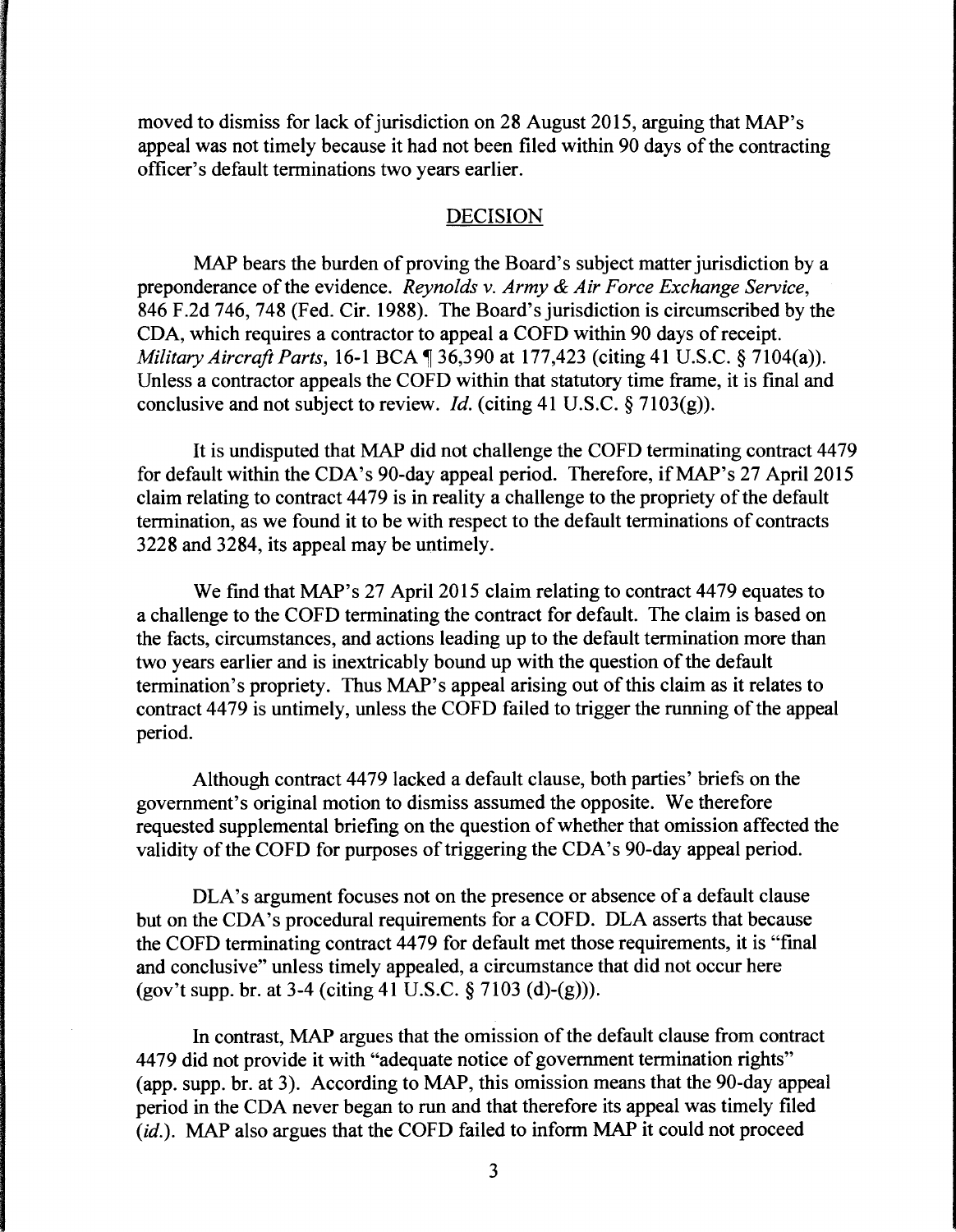*prose* at the Court of Federal Claims and was therefore deficient and insufficient to trigger the running of the appeal period (app. supp. br. at 6-7).

We agree with DLA, and find that contract 4479's lack of a default clause does not affect the validity of the COFD as it relates to the running of the CDA's 90-day appeal period. MAP cites no authority for its proposition that the absence of a default clause from a contract invalidates a COFD terminating a contract for default, and we are unaware of any. As to MAP's argument that the COFD's failure to inform it that the Court of Federal Claims rules prohibit it from proceeding *pro se*  rendered the COFD invalid for purposed of triggering the running of the CDA's 90-day appeal period, we have rejected that argument for the reasons stated in our denial ofMAP's motion for reconsideration of our decision in *Military Aircraft Parts,*  16-1 BCA ¶ 36,390, issued simultaneously herewith.

As we noted in our prior decision, Board precedent has long held that "the 90-day appeal period under the CDA is jurisdictional, absolute, and may not be waived." *Military Aircraft Parts,* 16-1BCA~36,390 at 177,423 (citing *Waterstone Environmental Hydrology and Engineering, Inc.,* ASBCA No. 57557, 12-1 BCA <sup>~</sup>35,028 at 172, 141 ). That interpretation has been confirmed by the United States Court of Appeals for the Federal Circuit, and we are bound by that authority. *Military Aircraft Parts,* 16-1BCA~36,390 at 177,423 (citing *Cosmic Construction Co. v. United States,* 697 F.2d 1389, 1390-91 (Fed. Cir. 1982)). The Board therefore lacks jurisdiction to hear MAP's appeal.

In light of our conclusion, we have considered, but need not address here, the other arguments raised by the parties in their supplemental briefs.2 DLA's motion to dismiss MAP's appeal as it relates to contract 4479 is granted. The appeal is dismissed for lack of jurisdiction.

Dated: 21 February 2017

LYNDAT. O'SULLIVAN

Administrative Armed Services Board of Contract Appeals

(Signatures continued)

<sup>&</sup>lt;sup>2</sup> We have also considered the supplemental case citations provided to the Board by MAP on 3 January 2017. They do not persuade us to a different result.